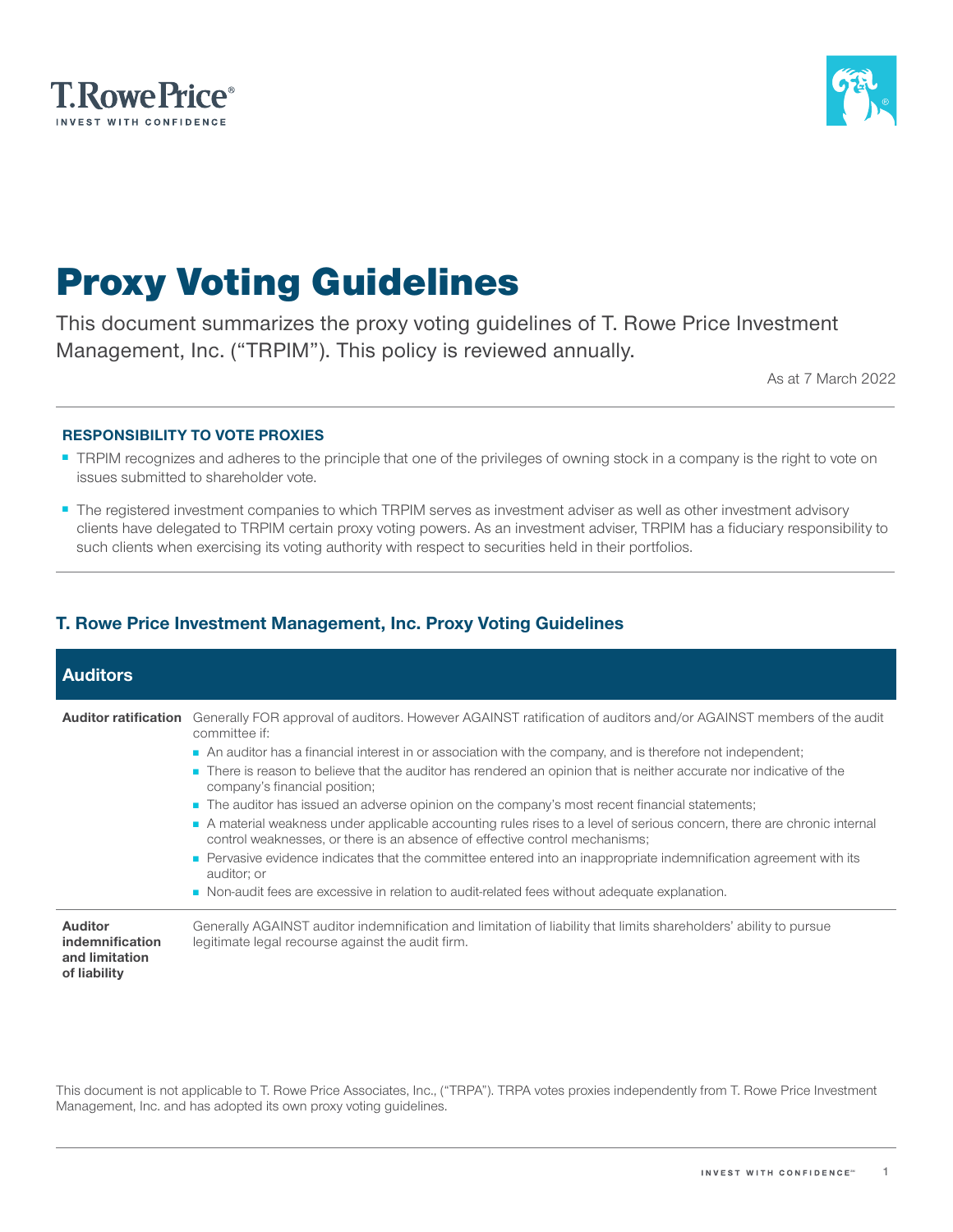#### **Election of Directors**

**Director independence** Generally FOR slates with a majority of independent directors.

FOR slates with less than a majority of independent directors if the company has a shareholder (or group of shareholders) who controls the company by means of economic ownership, not super-voting control.

AGAINST individual directors in the following cases:

- Inside directors and affiliated outside directors who serve on the board's Audit, Compensation or Nominating committees;
- Any director who missed more than 25 percent of scheduled board and committee meetings, absent extraordinary circumstances;
- Any director who exhibits such a high number of board commitments overall that it causes concerns about the director's effectiveness at any one of the companies. A director's portfolio of private company board seats is a secondary consideration. Specifically, concerns about over-boarding arise with:
- Any director who serves on more than five public company boards; or
- Any director who is CEO of a publicly traded company and serves on more than one additional public board.

AGAINST members of the Nominating and Corporate Governance Committee and the Lead Independent Director (or Independent Chair) in the following cases:

- For U.S.-listed companies controlled by means of dual-class stock with superior voting rights, our guidelines are to oppose the key board members responsible for setting corporate governance standards. Over many years of investing in the U.S. equities market, we have reached the conclusion that companies controlled by means of dual-class stock present more disadvantages to long-term investors than any potential advantages unless there is a strong, timebased sunset provision of a reasonable duration. We have become alarmed, in recent years, to see the number of such companies growing due to IPOs. In our view, supporting the re-elections of the Nominating and Governance Committees at such companies sends the message that we are comfortable maintaining their dual-class structures indefinitely. In fact, this is not the case. If we conclude that the positive attributes of the investment, in total, outweigh the risks, we may make the decision to maintain an investment in the company despite the dual-class structure. However, we feel a responsibility to attempt to engage in dialogue with these companies about potential ways they could transition to a one-share, one-vote capital structure over time. Due to the nature of voting at controlled companies, our opposition to board members carries no possibility of changing the outcome. Nevertheless, we believe this voting guideline, accompanied by engagement, is the appropriate way to express our view that control by means of dual-class stock with superior voting rights does not serve the long-term interests of investors.
- For U.S.-listed companies that maintain Classified Boards together with other antitakeover defenses for prolonged periods of time as a public company, we seek that mechanisms be put in place to de-classify the board and our guidelines are to vote against members of the Nomination and Corporate Governance Committee and Lead Independent director or Independent Chairman where this commitment is not forthcoming.

AGAINST members of the Compensation Committee in the following cases:

- Company re-prices underwater options for stock, cash or other consideration without prior shareholder approval;
- Company has demonstrated poor compensation practices, taking into consideration performance results and other factors; or
- Compensation Committee members approve excessive executive compensation or severance arrangements.
- AGAINST the entire board, certain committee members or all directors in the following cases:
- Directors failed to take appropriate action following a proposal that was approved by a majority of shareholders;
- Directors adopted a poison pill without shareholder approval, unless the board has committed to put it to a vote within the next 12 months;
- Directors exhibit persistent failure to represent shareholders' interests or fail in the oversight of material governance, environmental, or social risks, in the opinion of TRPIM.
- One or more directors remain on the board after having received less than 50 percent of votes cast in the prior election.

**Board diversity policy** Board diversity is an important issue for a growing number of investors, including TRPIM. At a high level, the composition of the average company board does not yet reflect the diversity of the stakeholders these companies represent — their employees, customers, suppliers, communities, or investors. Our experience leads us to observe that boards lacking in diversity represent a sub-optimal composition and a potential risk to the company's competitiveness over time. We recognize diversity can be defined across a number of dimensions. However, if a board is to be considered meaningfully diverse, in our view some diversity across both gender and race should be present. For companies in the Americas, we currently generally oppose the re-elections of Governance Committee members if we find no evidence of current or recent board diversity on gender lines and from 2023 onwards, plan on opposing Governance Committee members where there is no evidence of current or recent Board diversity around race.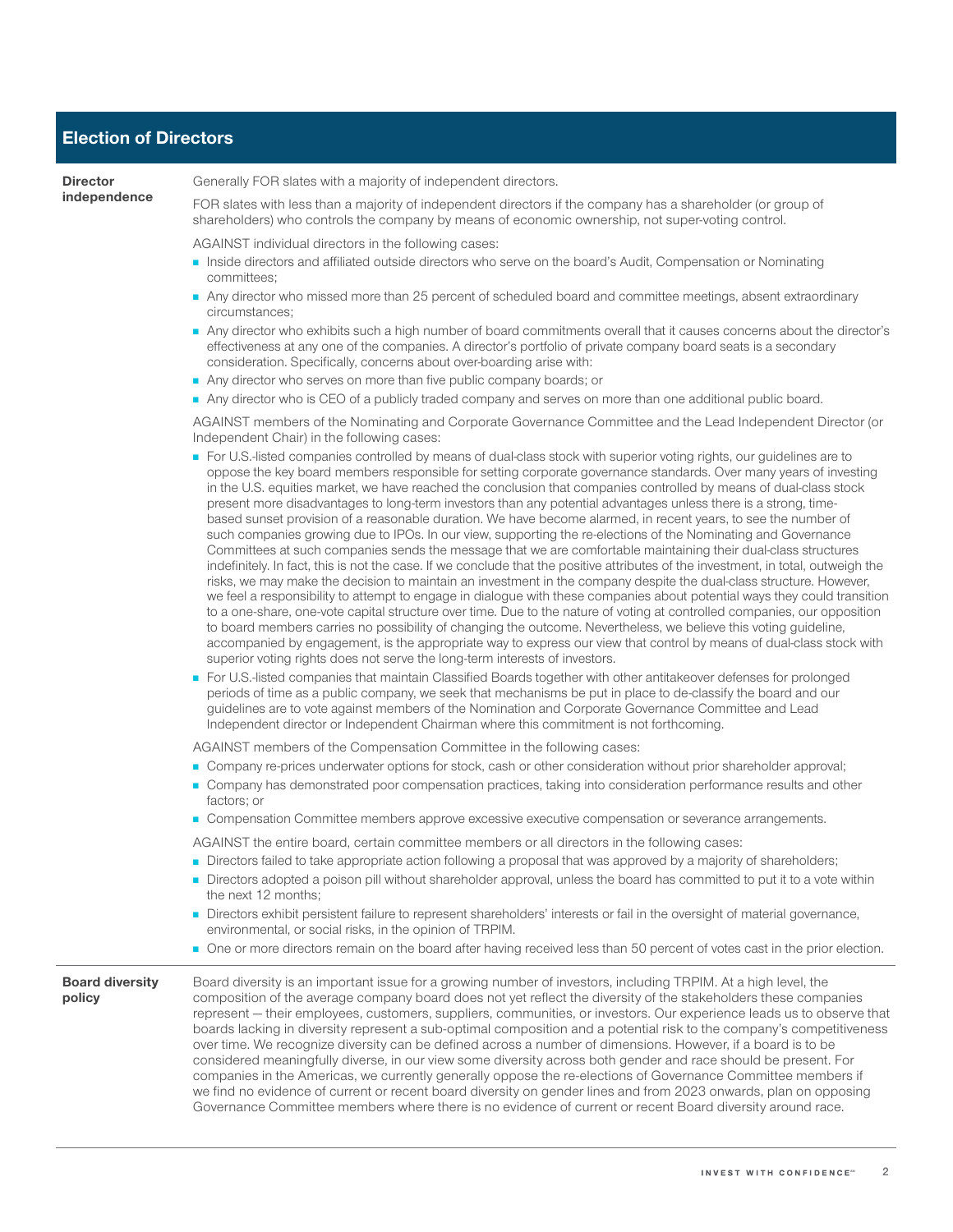| <b>Board chair</b><br>independence                                | Require independent board chair: CASE-BY-CASE, taking into consideration primarily the views of the portfolio<br>manager as to whether the role of board chair should be a separate position. Secondary considerations include the<br>role of the board's Lead Independent Director and the board's overall composition.                                                                                                                                                                                                                                                                                                                                                                                                                                                                                                                                                                                                                                                                         |
|-------------------------------------------------------------------|--------------------------------------------------------------------------------------------------------------------------------------------------------------------------------------------------------------------------------------------------------------------------------------------------------------------------------------------------------------------------------------------------------------------------------------------------------------------------------------------------------------------------------------------------------------------------------------------------------------------------------------------------------------------------------------------------------------------------------------------------------------------------------------------------------------------------------------------------------------------------------------------------------------------------------------------------------------------------------------------------|
| <b>Majority voting</b>                                            | Majority voting is a crucial accountability mechanism. We vote FOR proposals asking the board to initiate the<br>process to provide that director nominees be elected by the affirmative majority of votes cast at an annual meeting of<br>shareholders. Resolutions should specify a carve-out for a plurality vote standard when there are more nominees than<br>board seats.                                                                                                                                                                                                                                                                                                                                                                                                                                                                                                                                                                                                                  |
| <b>Key Guidelines</b>                                             |                                                                                                                                                                                                                                                                                                                                                                                                                                                                                                                                                                                                                                                                                                                                                                                                                                                                                                                                                                                                  |
| <b>Proxy contests</b>                                             | CASE-BY-CASE, considering the long-term financial performance of the target company relative to its industry,<br>management's track record, the qualifications of the shareholder's nominees, and other factors.                                                                                                                                                                                                                                                                                                                                                                                                                                                                                                                                                                                                                                                                                                                                                                                 |
| Proxy access                                                      | TRPIM believes significant, long-term investors should be able to nominate director candidates using the company's<br>proxy, subject to reasonable limitations. Generally, FOR shareholder proposals offering a balanced set of limitations and<br>requirements for proxy access. We support proposals suggesting ownership of three percent of shares outstanding<br>with a three-year holding period as the standard for access to the proxy. We do not believe there should be undue<br>impediments to a proponent's ability to aggregate holdings with other shareholders in order to qualify for access to the<br>proxy. Generally, we will vote AGAINST proposals (whether sponsored by shareholders or by management) putting<br>forth requirements materially different from these thresholds. We will also vote AGAINST shareholder proposals to<br>amend existing proxy access bylaws if the company has already adopted a bylaw that meets the general parameters<br>described above. |
| <b>Adopt or amend</b><br>poison pill<br>(management<br>proposals) | Generally, AGAINST. In Canada, a vote FOR will be considered if appropriate shareholder protections are in place.<br>Amend/rescind poison pill (shareholder proposals) FOR, unless the shareholders have already approved the pill, or<br>the company commits to giving shareholders the right to approve it within 12 months.                                                                                                                                                                                                                                                                                                                                                                                                                                                                                                                                                                                                                                                                   |
| Annual vs.<br>staggered board<br>elections                        | AGAINST proposals to elect directors to staggered, multi-year terms. FOR proposals to repeal staggered boards and<br>elect all directors annually. Our general perspective is companies with classified boards that have been independent<br>public issuers for a period of more than 10 years should be undertaking a process to transition to full annual<br>director elections.                                                                                                                                                                                                                                                                                                                                                                                                                                                                                                                                                                                                               |
| <b>Adopt cumulative</b><br>voting                                 | <b>AGAINST</b>                                                                                                                                                                                                                                                                                                                                                                                                                                                                                                                                                                                                                                                                                                                                                                                                                                                                                                                                                                                   |
| to call special<br>meetings                                       | Shareholder ability FOR proposals allowing shareholders to call special meetings when either (a) the company does not already afford<br>shareholders that right, or (b) the threshold to call a special meeting is greater than 25 percent.                                                                                                                                                                                                                                                                                                                                                                                                                                                                                                                                                                                                                                                                                                                                                      |
|                                                                   | AGAINST proposals to reduce the threshold of shareholders required if the company has in place a standard of no<br>more than 25 percent.                                                                                                                                                                                                                                                                                                                                                                                                                                                                                                                                                                                                                                                                                                                                                                                                                                                         |
|                                                                   | AGAINST proposals to restrict or prohibit shareholders' ability to call special meetings.                                                                                                                                                                                                                                                                                                                                                                                                                                                                                                                                                                                                                                                                                                                                                                                                                                                                                                        |
| Shareholder ability<br>to act by written<br>consent               | Generally, AGAINST shareholder proposals requesting the right to shareholder action by written consent. Written<br>consent is not a fair or effective means of enabling investor access.                                                                                                                                                                                                                                                                                                                                                                                                                                                                                                                                                                                                                                                                                                                                                                                                         |
| <b>Simple majority</b><br>vs. supermajority<br>provisions         | AGAINST proposals to require a supermajority shareholder vote. Generally FOR proposals to adopt simple majority<br>requirements for all items that require shareholder approval.                                                                                                                                                                                                                                                                                                                                                                                                                                                                                                                                                                                                                                                                                                                                                                                                                 |
| <b>State or country</b><br>of incorporation                       | CASE-BY-CASE on domestic, state-to-state reincorporation. AGAINST proposals to reincorporate offshore. FOR<br>proposals that call for companies incorporated in offshore tax havens to reincorporate in the United States. AGAINST<br>shareholder proposals to move incorporation from one state to another.                                                                                                                                                                                                                                                                                                                                                                                                                                                                                                                                                                                                                                                                                     |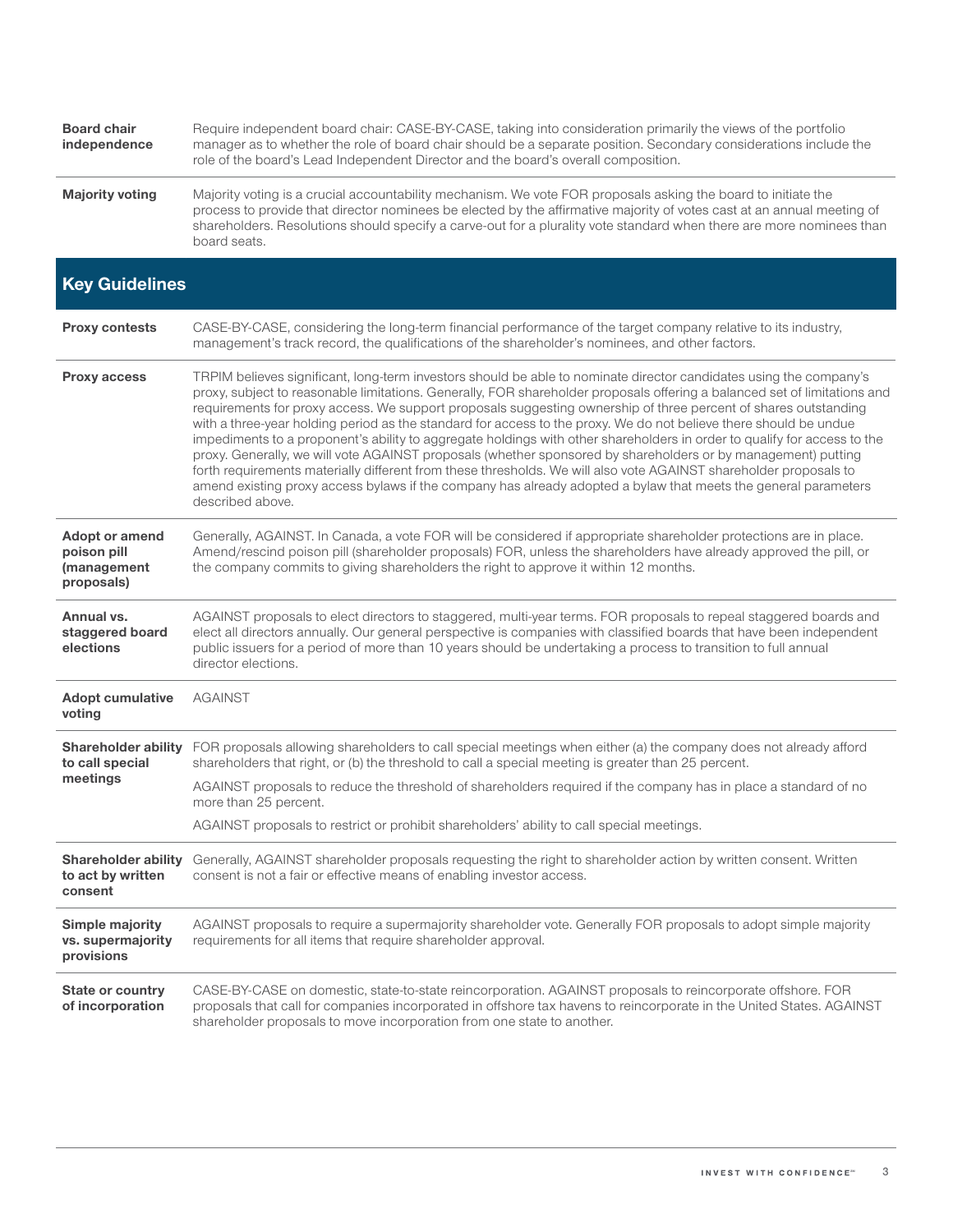## **Key Guidelines continued**

| <b>Dual-class equity</b>                                                            | AGAINST proposals that authorize the issuance of shares that would create disproportionate voting rights. FOR<br>proposals to implement a capital structure with one share, one vote. For additional context, see above our guidelines<br>on director elections at companies controlled by means of dual-class stock.                                                                                                                                                                                                                   |
|-------------------------------------------------------------------------------------|-----------------------------------------------------------------------------------------------------------------------------------------------------------------------------------------------------------------------------------------------------------------------------------------------------------------------------------------------------------------------------------------------------------------------------------------------------------------------------------------------------------------------------------------|
| <b>Authorization</b><br>of additional<br>common stock                               | CASE-BY-CASE                                                                                                                                                                                                                                                                                                                                                                                                                                                                                                                            |
| <b>Reverse</b><br>stock split                                                       | Generally, FOR proposals where there is a proportionate reduction in the number of authorized shares.                                                                                                                                                                                                                                                                                                                                                                                                                                   |
| <b>Preferred</b><br>stock                                                           | Generally, FOR proposals to create a class of preferred stock where the company specifies acceptable voting,<br>dividend, conversion and other rights. AGAINST proposals to create a blank check preferred stock with unspecified<br>voting, dividend, conversion, and other rights.                                                                                                                                                                                                                                                    |
| <b>Director</b><br>compensation                                                     | Generally FOR proposals to award cash fees to non-executive directors unless fees are excessive. Generally FOR<br>director equity plans that are subject to reasonable stock ownership guidelines, have an appropriate vesting schedule,<br>represent a prudent mix between cash and equity, provide adequate disclosure and do not include inappropriate<br>benefits such as post- retirement payments or executive perks.                                                                                                             |
| Mergers,<br>acquisitions<br>and corporate<br>restructurings                         | CASE-BY-CASE. The view of the portfolio manager is a primary consideration.                                                                                                                                                                                                                                                                                                                                                                                                                                                             |
| <b>Adjourn meeting</b><br>or other business                                         | AGAINST, as the company should abide by the vote results as of the date of the meeting.                                                                                                                                                                                                                                                                                                                                                                                                                                                 |
| Management<br><b>Climate Proposals"</b>                                             | CASE-BY-CASE considering the company's sector; the company's existing level of disclosure and target setting; and<br>Sponsored "Say on the company's Environmental pillar score on our Responsible Investing Indicator Model.                                                                                                                                                                                                                                                                                                           |
| <b>Shareholder</b><br>proposals of<br>a social or<br>environmental<br>nature        | Shareholder proposals of a social or environmental nature – It is TRPIM policy to analyze every shareholder proposal<br>of a social or environmental nature on a CASE-BY-CASE basis.                                                                                                                                                                                                                                                                                                                                                    |
| <b>Shareholder</b><br>proposals related<br>to political<br>spending and<br>lobbying | CASE-BY-CASE, if we believe the decision to engage in political or lobbying activities poses a unique risk for a<br>particular company and it is unclear whether the board oversees and monitors such risk adequately, TRPIM will<br>generally support shareholder resolutions seeking additional disclosure. A company's level of disclosure on this issue<br>relative to its peers is a consideration, as is the level of consistency between a company's public statements on ESG<br>issues and the nature of its lobbying activity. |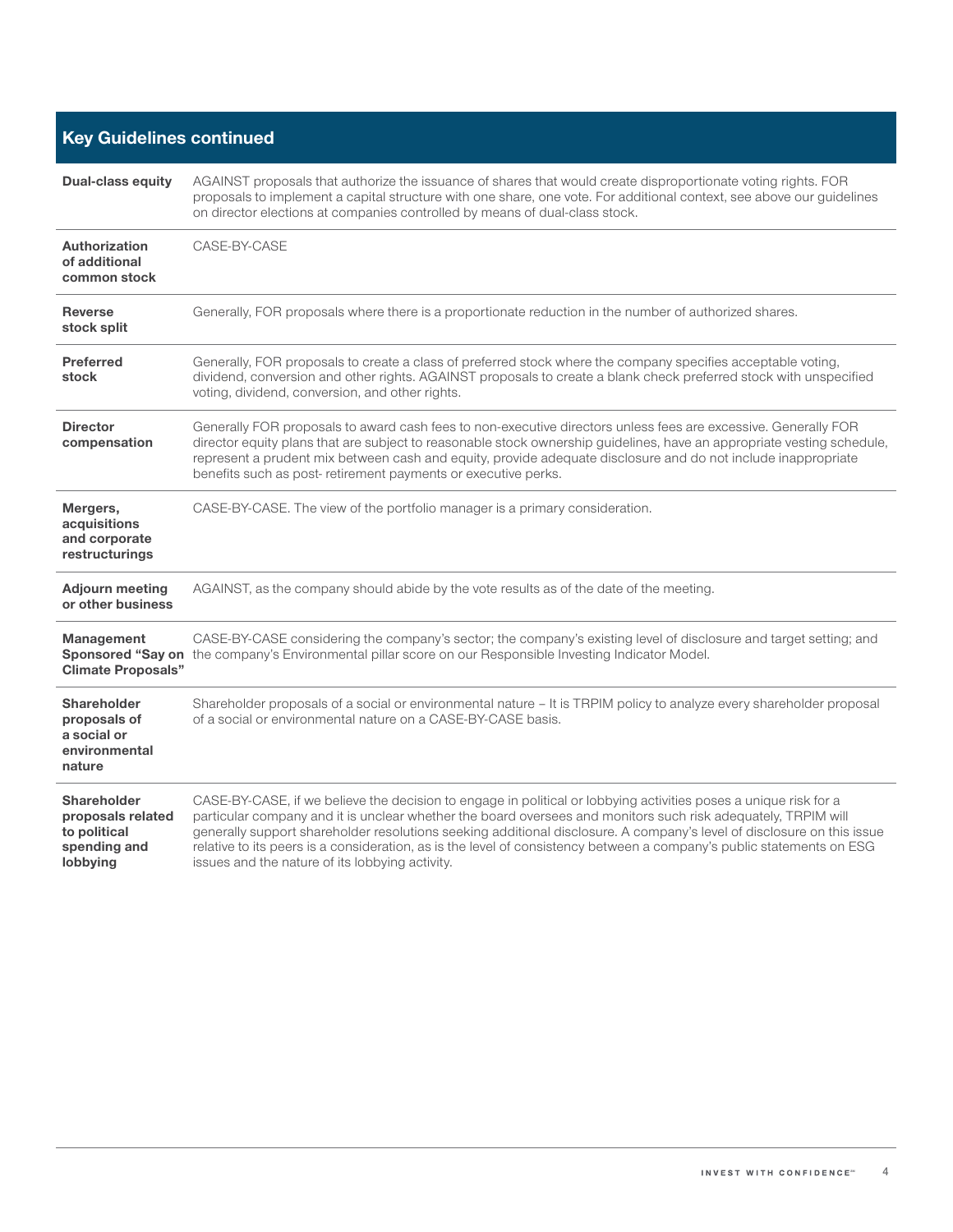#### **T. Rowe Price Investment Management, Inc. Proxy Voting Policies and Procedures**

#### **RESPONSIBILITY TO VOTE PROXIES**

T. Rowe Price Investment Management, Inc. ("TRPIM") views proxy voting as integral to its investment management responsibilities. Certain investment advisory clients of TRPIM, including U.S.-registered investment companies which TRPIM serves as investment adviser have delegated to TRPIM certain proxy voting powers. TRPIM seeks to vote all proxies of the securities held in client accounts for which it has proxy voting authority in the best interest of those clients.

#### **Fiduciary Responsibilities and Voting Considerations.**

TRPIM believes that it has a fiduciary obligation to vote proxies solely in the best interests of its clients. Our intent is to vote proxies, where possible to do so, in a manner consistent with our fiduciary obligations and responsibilities. One of the primary factors TRPIM considers when determining the desirability of investing in a particular company is the quality and depth of its management. As the management of a portfolio company is responsible for its day-to-day operations, as well as its long-term direction and strategic planning, TRPIM believes that management, subject to the oversight of the relevant board of directors, is typically best suited to make decisions that serve the interests of shareholders. Accordingly, our proxy voting guidelines are not intended to substitute our judgment for management's with respect to the company's day-to-day operations. Rather, our proxy voting guidelines are designed to promote accountability of a company's management and board of directors to its shareholders; to align the interests of management with those of shareholders; and to encourage companies to adopt best practices in terms of their corporate governance and disclosure.

Our portfolio managers are responsible for making proxy voting decision in their clients' best interests based on the facts and circumstances applicable to each company and issue. In addition to our own internal research, our investment personnel take into account additional factors when making voting decisions, including: our proxy voting guidelines, the issuer's public filings, its board recommendations, its track record, country-specific best practices codes and input from external research providers. TRPIM investment personnel do not coordinate with investment personnel of its affiliated investment advisers with respect to proxy voting decisions. TRPIM's proxy voting decisions are independent.

TRPIM seeks to vote all of its clients' proxies. In certain circumstances, TRPIM may determine that refraining from voting a proxy is in a client's best interest, such as when the cost of voting outweighs the expected benefit to the client. For example, the practicalities and costs involved with international investing may make it impossible at times, and at other times disadvantageous, to vote proxies in every instance. Additionally, TRPIM reserves the right to decline to vote proxies in accordance with client-specific voting guidelines.

#### **ADMINISTRATION OF POLICIES AND PROCEDURES**

**Environmental, Social and Governance Committee.** The TRPIM Environmental, Social and Governance Committee ("TRPIM ESG Committee") is responsible for establishing positions with respect to corporate governance and other proxy issues. While the TRPIM ESG Committee sets voting guidelines and serves as a resource for TRPIM portfolio management, it does not have proxy voting authority for any advisory client. Rather, voting authority and responsibility is held by the particular portfolio manager.

**Responsible Investment and Governance Team.** Our Responsible Investment and Governance team oversees the integration of environmental, social and governance factors into our investment processes across asset classes. This team is responsible for reviewing proxy agendas for all upcoming meetings and making company-specific recommendations, including for matters of an environmental or social nature.

**Proxy Voting Team.** A team of individuals employed by an affiliated entity of TRPIM is responsible for the administrative and operational aspects of the proxy voting process, which is a ministerial process that does not involve the exercise of discretion. This team is subject to policies that prevent the sharing of voting decisions between TRPIM and its affiliated investment advisers.

#### **HOW PROXIES ARE REVIEWED, PROCESSED AND VOTED**

In order to facilitate the proxy voting process, TRPIM has retained Institutional Shareholder Services ("ISS") as an expert in the proxy voting and corporate governance area. ISS specializes in providing a variety of fiduciary-level proxy advisory and voting services. These services include custom vote recommendations, research, vote execution, and reporting. Services provided by ISS do not include automated processing of votes on our behalf using the ISS Benchmark Policy recommendations. Instead, in order to reflect TRPIM's issue-by-issue voting guidelines as approved by the TRPIM ESG Committee, ISS maintains and implements custom voting policies for TRPIM's advisory clients that have given it proxy voting authority.

TRPIM utilizes ISS' voting agent services to notify us of upcoming shareholder meetings for portfolio companies held in client accounts and to transmit votes to the various custodian banks of our clients. ISS tracks and reconciles our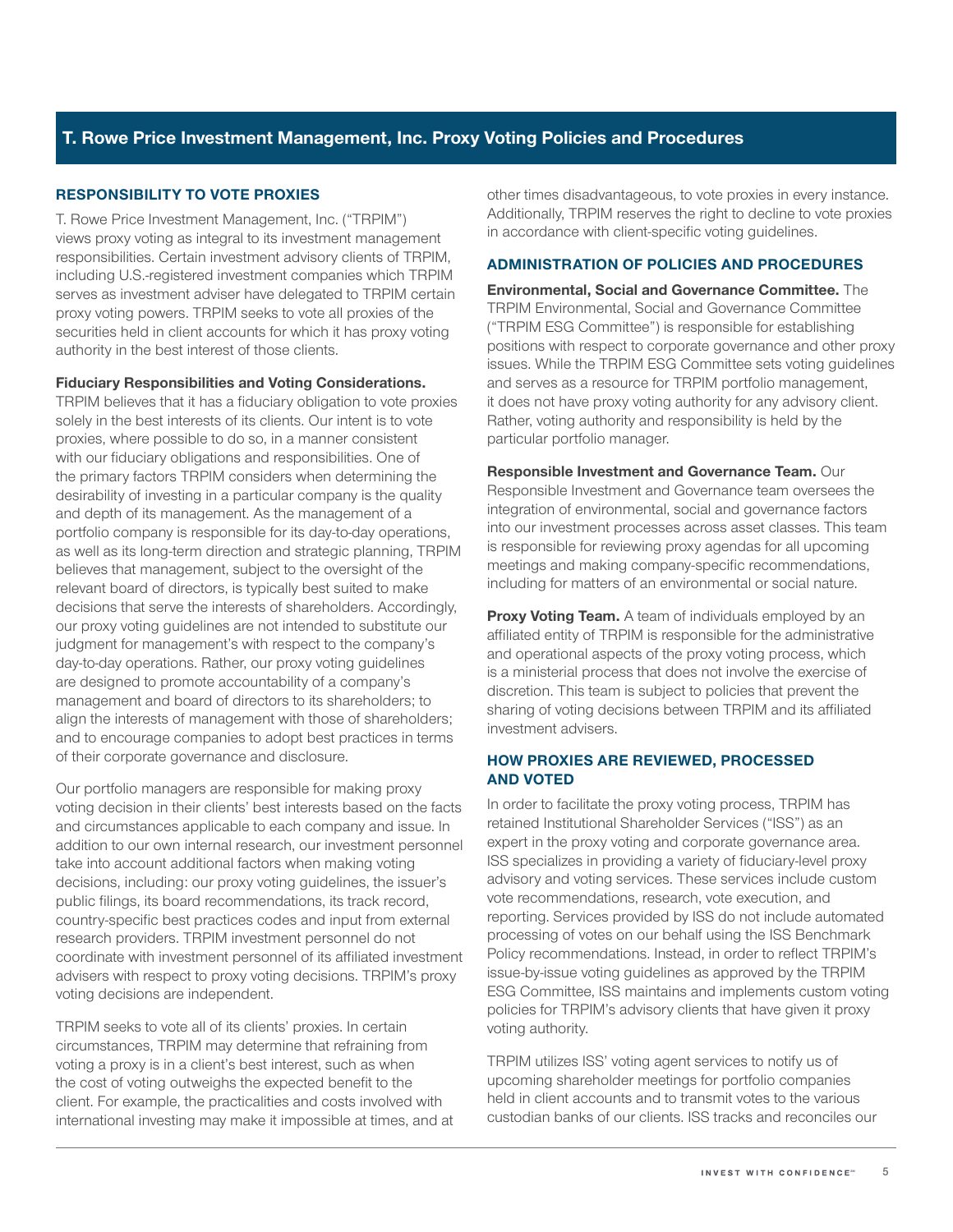clients' holdings against incoming proxy ballots. If ballots do not arrive on time, ISS procures them from the appropriate custodian or proxy distribution agent. Meeting and record date information is updated daily and transmitted to TRPIM through ProxyExchange, an ISS application.

Each day, ISS delivers into TRPIM's customized ProxyExchange environment a comprehensive summary of upcoming meetings, proxy proposals, publications discussing key proxy voting issues, and custom vote recommendations to assist us with proxy research and processing. The final authority and responsibility for proxy voting decisions remains with TRPIM.

#### **Monitoring and Resolving Conflicts of Interest**

The TRPIM ESG Committee is also responsible for monitoring and resolving potential material conflicts between the interests of TRPIM or its affiliates and those of its clients with respect to proxy voting. We have adopted safeguards to ensure that our proxy voting is not influenced by interests other than those of our investment advisory clients. Membership on the TRPIM ESG Committee does not include individuals whose primary duties relate to client relationship management, marketing, or sales. Since our voting guidelines are predetermined by the TRPIM ESG Committee, application of the guidelines by portfolio managers to vote client proxies should in most instances adequately address any potential conflicts of interest. However, the TRPIM ESG Committee regularly reviews all proxy votes that are inconsistent with the proxy voting guidelines to determine whether the portfolio manager's voting rationale appears reasonable. The TRPIM ESG Committee also assesses whether any business or other material relationships between T. Rowe Price and a portfolio company (unrelated to the ownership of the portfolio company's securities) could have influenced an inconsistent vote on that company's proxy. Issues raising potential conflicts of interest are referred to designated members of the TRPIM ESG Committee for immediate resolution prior to the vote.

With respect to personal conflicts of interest, the firm's Code of Ethics and Conduct requires all employees to avoid placing themselves in a "compromising position" in which their interests may conflict with those of our clients and restrict their ability to engage in certain outside business activities. Portfolio managers or TRPIM ESG Committee members with a personal conflict of interest regarding a particular proxy vote must recuse themselves and not participate in the voting decisions with respect to that proxy.

*Specific Conflict of Interest Situations* – TRPIM has voting authority for proxies of the holdings of certain investment funds sponsored by an affiliate (the "Price Funds") that invest in other Price Funds. In cases where the underlying fund of an investing Price Fund, including a fund-of-funds, holds a

proxy vote, TRPIM will mirror vote the fund shares held by the upper-tier fund in the same proportion as the votes cast by the shareholders of the underlying funds (other than the T. Rowe Price Reserve Investment Fund).

#### **TRPIM Voting Policies**

Specific proxy voting guidelines have been adopted by the TRPIM ESG Committee for all regularly occurring categories of management and shareholder proposals. Many guidelines indicate a "case by case" analysis, reflecting that the facts and circumstances of each issue may vary.

#### **Fixed Income Strategies**

Proxy voting for our fixed income portfolios is administered by the Proxy Voting team using TRPIM's guidelines as set by the TRPIM ESG Committee. Fixed income strategies generally follow the proxy vote determinations on security holdings held by our equity accounts unless the matter is specific to a particular fixed income security such as consents, restructurings, or reorganization proposals.

#### **Shareblocking**

Shareblocking is the practice in certain countries of "freezing" shares for trading purposes in order to vote proxies relating to those shares. In markets where shareblocking applies, the custodian or sub-custodian automatically freezes shares prior to a shareholder meeting once a proxy has been voted. Our policy is generally to refrain from voting shares in shareblocking countries unless the matter has compelling economic consequences that outweigh the loss of liquidity in the blocked shares.

#### **Securities on Loan**

The Price Funds and our institutional clients may participate in securities lending programs to generate income for their portfolios. Generally, the voting rights pass with the securities on loan; however, lending agreements give the lender the right to terminate the loan and pull back the loaned shares provided sufficient notice is given to the custodian bank in advance of the applicable deadline. TRPIM's policy is generally not to vote securities on loan unless we determine there is a material voting event that could affect the value of the loaned securities. In this event, we have the discretion to pull back the loaned securities in order to cast a vote at an upcoming shareholder meeting. A monthly monitoring process is in place to review securities on loan and how they may affect proxy voting.

#### **Limitations on Voting Proxies of Banks**

TRPIM's parent holding company, T. Rowe Price Group, Inc. has obtained relief from the U.S. Federal Reserve Board (the "FRB Relief") which permits, subject to a number of conditions, TRPIM and its affiliated investment advisers (collectively, "T. Rowe Price") to acquire in the aggregate on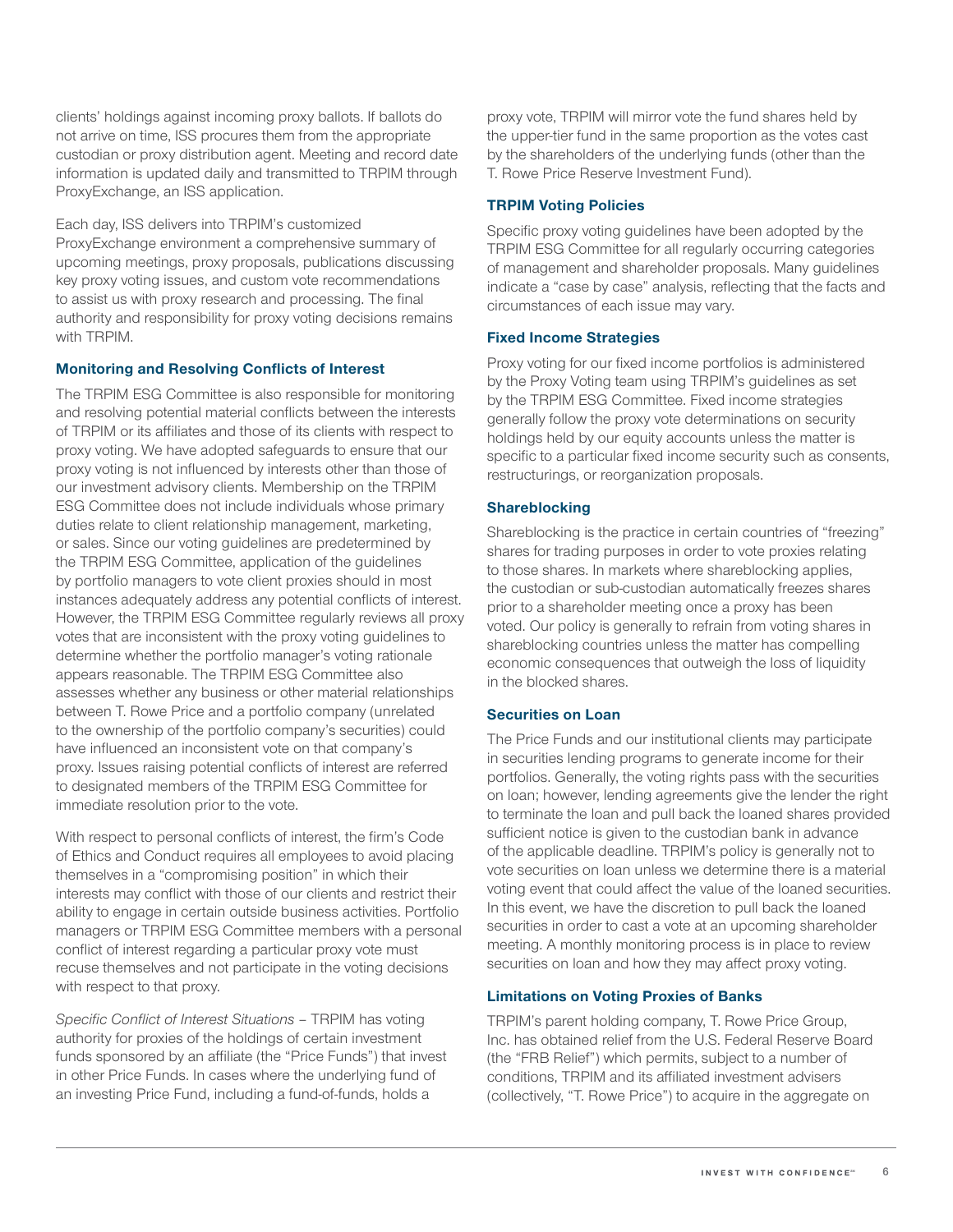behalf of their clients, 10% or more of the total voting stock of a bank, bank holding company, savings and loan holding company or savings association (each a "Bank"), not to exceed a 15% aggregate beneficial ownership maximum in such Bank. One such condition affects the manner in which T. Rowe Price will vote its clients' shares of a Bank in excess of 10% of the Bank's total voting stock ("Excess Shares"). The FRB Relief requires that T. Rowe Price (and thus also TRPIM) use its best efforts to vote the Excess Shares in the same proportion as all other shares voted, a practice generally referred to as "mirror voting," or in the event that such efforts to mirror vote are unsuccessful, Excess Shares will not be voted. With respect to a shareholder vote for a Bank of which T. Rowe Price has aggregate beneficial ownership of greater than 10% on behalf of its clients, T. Rowe Price will determine which of its clients' shares are Excess Shares on a pro rata basis across all of its clients' portfolios for which T. Rowe Price has the power to vote proxies.

#### **REPORTING, RECORD RETENTION AND OVERSIGHT**

The TRPIM ESG Committee and the Proxy Voting Team, perform the following oversight and assurance functions, among others, over TRPIM's proxy voting: (1) periodically samples proxy votes to ensure that they were cast in compliance with TRPIM's proxy voting guidelines; (2) reviews, no less frequently than annually, the adequacy of the our proxy voting policy and guidelines to make sure that they have been implemented effectively, including whether they continue to be reasonably designed to ensure that proxies are voted in

the best interests of our clients; (3) performs due diligence on whether a retained proxy advisory firm has the capacity and competency to adequately analyze proxy issues, including the adequacy and quality of the proxy advisory firm's staffing and personnel and its policies; and (4) oversees any retained proxy advisory firms and their procedures regarding their capabilities to (i) produce proxy research that is based on current and accurate information and (ii) identify and address any conflicts of interest and any other considerations that we believe would be appropriate in considering the nature and quality of the services provided by the proxy advisory firm.

TRPIM will furnish Vote Summary Reports, upon request, to its institutional clients that have delegated proxy voting authority. The report specifies the portfolio companies, meeting dates, proxy proposals, and votes which have been cast for the client during the period and the position taken with respect to each issue. Reports normally cover quarterly or annual periods and are provided to such clients upon request.

TRPIM retains proxy solicitation materials, memoranda regarding votes cast in opposition to the position of a company's management, and documentation on shares voted differently. In addition, any document which is material to a proxy voting decision such as the TRPIM proxy voting guidelines, TRPIM ESG Committee meeting materials, and other internal research relating to voting decisions are maintained in accordance with applicable requirements.